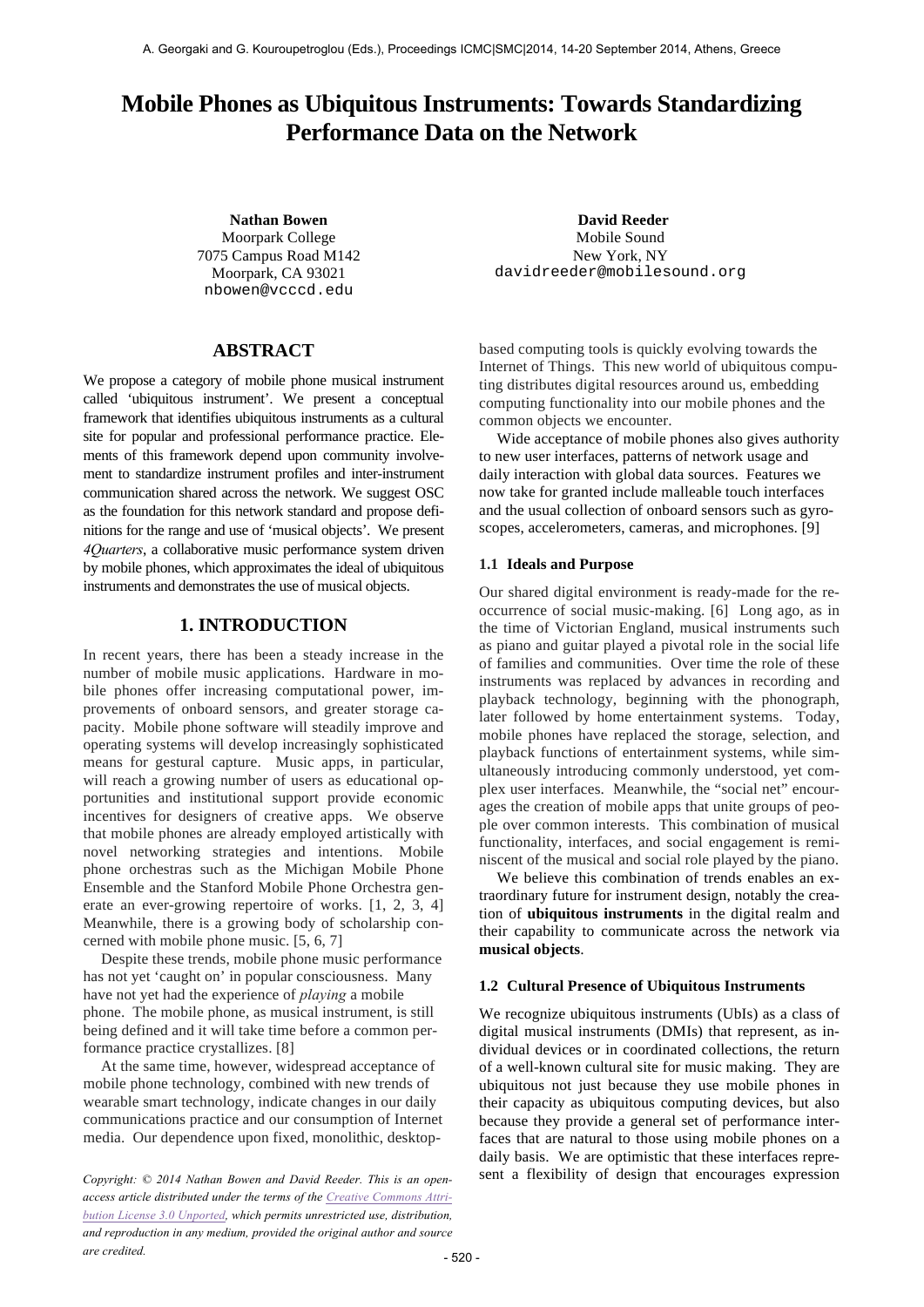from musicians at all levels, whether casual, amateur, professional or virtuoso, as do acoustic ubiquitous instruments of historical import such as piano or guitar. Section 2 provides our conceptual framework for the presence ubiquitous instruments. We believe this framework describes an historical situation that is repeating itself in the context of contemporary mobile phone technology.

It is not clear that a digital ubiquitous instrument has yet been invented. For those of us who aspire to the challenge, there are new problems to be solved. Mobile phone interfaces are more abstract than the piano: their visible construction does not imply a concrete structural mode of composition, as do the keys of a piano or the frets of a guitar. Problems posed by the non-concrete, malleable nature of contemporary digital devices are countered by at least two distinct advantages: 1) mobile phone networking allows UbIs to communicate, sharing performance data to influence sonic outcomes; 2) the language of sound elements (and associated compositional forms), employed by an UbI is flexible and can take any form*.*

### **1.3 Musical Objects**

Allowing UbIs to share data over the network enables two or more instruments to interoperate, even when developed in isolation. Before we can rely on the integrity of shared network data, we must first standardize the set of **musical objects**, a consistent and predictable encyclopedia of identifiers designating typed values and functions in the service of musical expression.

The MIDI standard provides a well-known example of musical objects including definitions for velocity, aftertouch, pitch-shift, note on/off, system exclusive messages, and more. [11] These terms may still be valuable, though their transmission format and data types are bound by the requirements of legacy technology. We believe Open Sound Control (OSC) provides sufficient foundation for a public language of UbI expression. [12] Section 3 proposes that OSC be adapted to describe an extended set of musical objects.

#### **1.4 Sonic Modalities**

Mobile phones may offer sound constructions from any possible set of elemental sound units, or **sonic modalities**. We define a modality as a language of sound elements, such that each element is the smallest possible sound unit that clearly distinguishes itself against all other elements in the collection and which, in and of itself, contributes an essential and unique character to the whole collection, thereby defining the sonic space inhabited by the whole collection. A traditional example of this is a scale of pitches. We identify at least three sonic modalities: notes, patches, and samples. A modality of 'notes' indicates sounds organized in traditional sets of pitches (for example, as defined by Western European music theory). Clearly the tuning, scalar count, and distribution of notes depends upon the tradition from which they are drawn. 'Samples' indicate digitally sampled material, not whole works or tracks of extensive duration, but usually

excerpts or smaller morphological divisions. Samples, like notes, may be further defined by the technique of production, in this case the character of the studio in which they were recorded or the practice of their reproduction (e.g. turntablism). By 'patches' we mean sounds generated by digital synthesis. We assume large sets of parameterized patches would be used to develop a naturally cohesive language of sounds. Use of real-time configurable patches assumes the presence of a synthesizer engine, whether in local software or available via the network. For an instrument to be sonically modal, we simply mean that it is capable of producing sounds from multiple, distinct sound languages. We believe many divisions between and within these initial three modalities are possible and should be encouraged by the needs and imagination of composers and instrument builders.

# **2. UBIQUITOUS INSTRUMENTS**

The following conceptual framework for ubiquitous instruments is specific to the mobile phone (or other common mobile devices). Our approach reflects choices and assertions about instrument construction and the very definition of musical instruments in the context of mobile phones. We list a number of mutually dependent points, divided into three categories, the sum of which describe an environment supporting the cultural presence of ubiquitous instruments as a common cultural site for musical expression.

A full consideration of this list is beyond the scope of this paper. Some comments of clarification will follow.

### **2.1 Cultural and Economic Presence**

- i) There exists a compelling body of artistic output and achievement;
- ii) There exists a steady repertoire of works, in a range of difficulties;
- iii) Performance virtuosity is rewarded with social status and provides inspiration for anyone interested in the instrument;
- iv) Educated listeners are intuitively able to distinguish between excellence versus gratuitous mistakes in performance, or superior form versus poor judgment within a composition;

#### **2.2 Social and Personal Presence**

- v) Interested persons are able to understand the ubiquitous instrument interface immediately and intuitively, regardless of their degree of commitment to professional performance;
- vi) Performance practice, at any level of expertise, plays a natural role in community building;
- vii) Advancement of skill is cultivated and reinforced through institutional tradition and, sometimes, unforgiving discipline;

#### **2.3 Structural and Compositional Presence**

viii) Physical interfaces and musical complexity enable upward mobility towards mastery of virtuosic performance technique;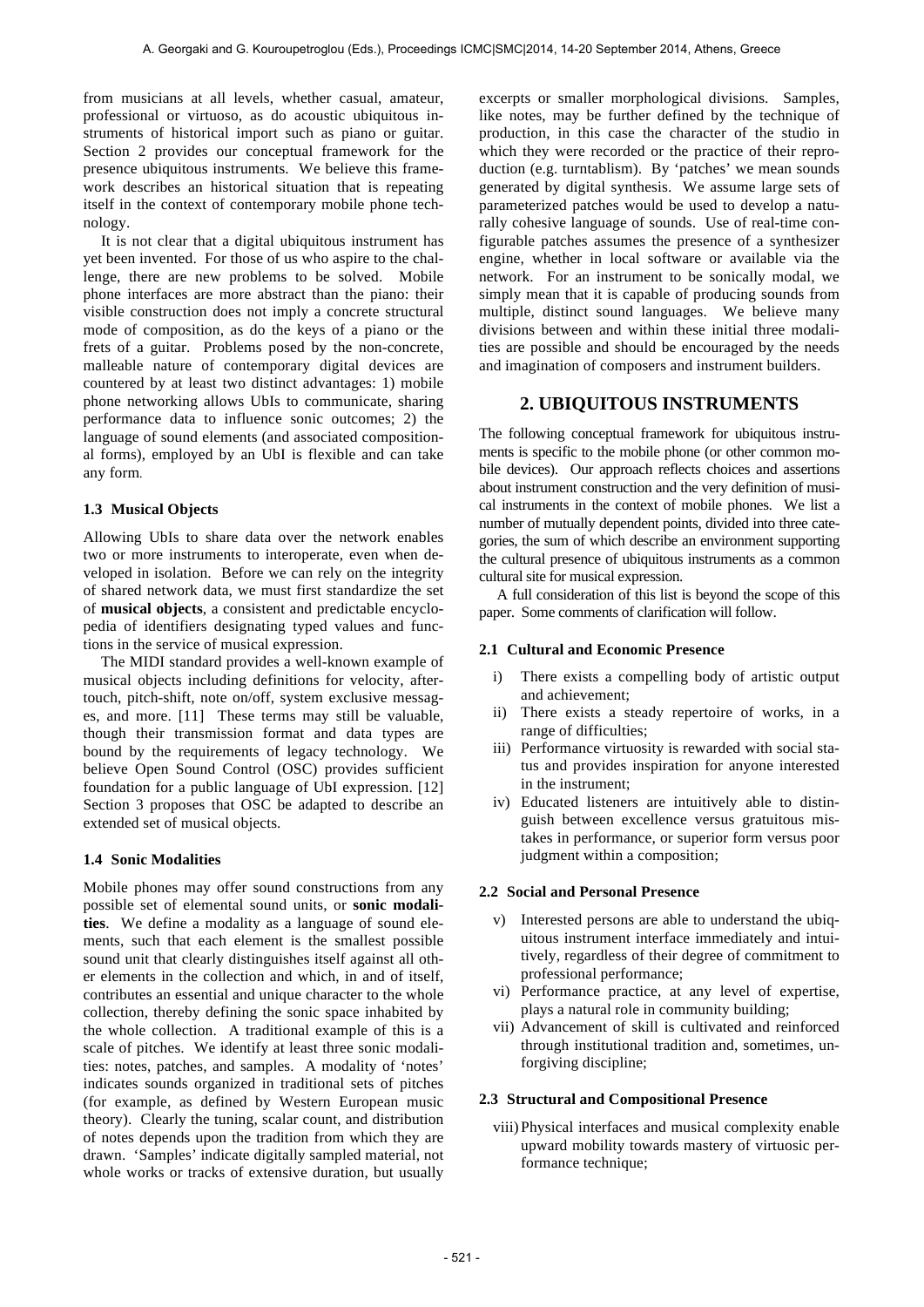- ix) Performers will have access to compositions in a variety of styles and genres;
- x) UbIs will support one or more **sonic modalities** as a means to organize elemental units of sound into languages of sound;
- xi) UbIs enable performance of works of any duration, from short to very long;
- xii) Instrument interfaces (including orthogonality between interfaces) accommodate a wide and varying range of durations between which musical decisions may be made by the performer, whether kinetic or driven by meta data. This range of durations is bound by two extremes: the exploratory movement of casual players and the dexterity of virtuosos [13];
- xiii)UbIs leverage characteristics unique to DMI including operating system services, data storage, and network capabilities;
- xiv) UbIs send, receive, and execute **musical objects**  shared between nodes (whether foreign or familiar) via instrument profiles and musical programming interfaces.

These points emphasize our sense of the gravity and rewards that come of building ubiquitous instruments. Whereas the first two categories (cultural and social) provide material that can be divided across individual development efforts, the points of structural and compositional presence, especially *xiv*, can only be implemented by the larger community through dialog and shared results. We propose the use of OSC to define a public standard for shared musical objects in Section 3.

 Points *viii* and *xii* consider the role of virtuosic performance technique. By comparison to their acoustic counterparts, digital UbIs generally have much less playable surface area. Consequently, the kinetic effort necessary to activate the instrument is diminished or simply different. However, we note that touch interfaces imply meta data. Unlike the GUI of personal computers, a mobile phone generally displays only one window at a time—one knows to look around the edges of the window, or behind the window, and knows that a phone represents a collection of active windows and settings, most of which are not visible. Meta thinking about windows, or malleable data planes, is a new shared construct [10] that can lead to new forms of virtuosity in mobile phone instrument performance.

The UbI abstraction implies that there will be a diverse class of digital instruments that embody and transform the ubiquitous qualities of the acoustic cultural instruments in our past. Not just one ubiquitous instrument will be created, but many – in the digital realm, singularities are replaced by multiplicities. Despite their variety, all UbIs should share basic interfaces and instrument profiles. Just as we naturally share images and URLs via social networks, we should share musical objects via protocols between instruments. It is most likely that the true UbI of popular consciousness will be a sum of the most accessible parts of all instruments, successful because they share network data and common musical practice in an intuitive and universal manner.

# **3. OSC AS A VEHICLE FOR MUSICAL OBJECTS**

We believe OSC is capable of supporting a new language of musical objects, enabling data exchange and interoperability between ubiquitous instruments. The original architecture of OSC was neither intended as a standard, nor equipped for protocol negotiation. CNMAT core documents describe it as a "content format." [13] Nevertheless, the existing foundation could be extended. We suggest adapting OSC in the following manner:

- a) Standardize a set of public OSC Address Patterns for use in the global context;
- b) Define OSC Packet exchanges in stateful protocols to support node registration and synchronization, and other uses of information sharing including network and routing configuration;
- c) Establish conventions for when OSC Packets should be read as protocol packets (header plus payload) in a negotiated exchange;
- d) Send OSC Packets via broadcast and multicast as well as point-to-point;
- e) Enable OSC Methods and third-party APIs as data processing engines and/or data sources;
- f) Establish conventions for negotiating OSC version, allowing graceful fallback to OSC version 1.0 in case of error.

Many of these uses are anticipated in the CNMAT core documents defining the scope and expected usage of OSC versions 1.0 and 1.1. [13, 14] We believe these additional features can be standardized without disrupting current conventions characterized by existing OSC applications.

 Supporting this feature set requires updating the libraries that parse OSC Packets. Some suggest using colocated network services (e.g., Bonjour [15]) as a complement to services not normally provided by OSC. We believe it is simpler and more robust to bundle all network and information sharing functions together. We also expect to engage a period of protocol design and experimentation that requires full control over packet headers and data payloads. In the long run, a wellestablished protocol would ideally be integrated into the operating system of the supporting node and standardize its coexistence with supporting protocols.

#### **3.1 Public, Vendor, and Private Address Patterns**

To standardize the global namespace of OSC, we propose dividing the set of all possible OSC Address Patterns into three categories: public, vendor and private. Private OSC Addresses adhere to no global standard and are defined according to the needs of local systems that do not expect to interact with external systems. In this case, there are no limits on the namespace of OSC Addresses. Private usage is identical to the scope of OSC version 1.0 and is analogous to using Class A, IPv4 private 10.\* addresses on a private IP network.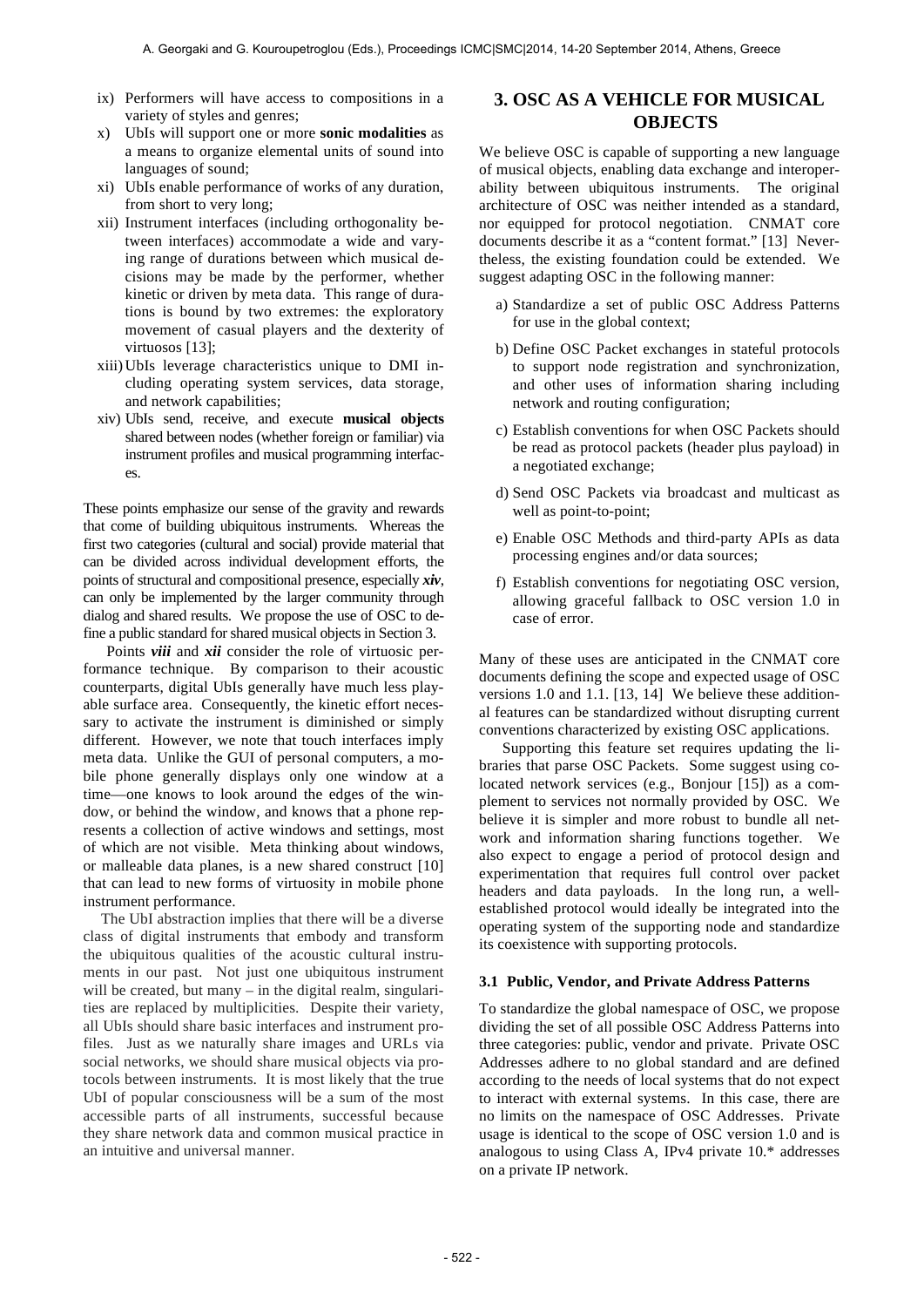We suggest public and vendor addresses partition the global root of OSC Address Patterns into a small set of symbols, such as /public and /vendor, designating OSC Address trees with different functions. Public OSC Addresses would identify common resources available in the data ecosystem shared by all applications. Vendor OSC Addresses would include address roots assigned to public institutions such as universities, research organizations, and businesses. Though some subset of vendor OSC Addresses may be publicized for global use (and may eventually be promoted into the public tree), their owners would retain control over their address trees and would manage the release of changes on their own schedule. Public OSC Addresses, on the other hand, would be chosen only via deliberation of publicly elected interests driven by common consensus and would represent the most stable and reliable portion of the global OSC address space.

Section 4 of this paper provides an example of public OSC Address Patterns that the *4Quarters* application expects to send and receive between collaborating OSC implementations. It is natural that a subset of public addresses will terminate with OSC Methods named according to objects, functions, or data sources in the realm of mobile phone technology such as gyroscope, accelerometer, and other musical objects common to multi-touch, wearable, or ubiquitous interfaces.

We expect the public tree of OSC Addresses will preserve some or all of the MIDI standard under a single root, such as /public/midi. This root would represent a taxonomy of MIDI functions and data types. Where possible, these data types would be non-destructively expanded to match contemporary computing capabilities, such as encoding fields as floating point or 32-bit integer values. It may also be productive to update formats and ranges for channel naming, time codes, and note durations.

There are many other creative and computationally powerful means served by a public OSC Address space, including the definition of active processes that fetch data or manipulate other OSC Addresses. An example of this is the CNMAT  $\circ$ . expr library. [16] The functionality of such libraries might naturally reside in a modularized open-source stack for OSC parsing, capable of loading distinct modules for just-in-time evaluation. Such an infrastructure might also generalize to include plug-in modules that quickly represent common commandline applications or third-party data sources.

#### **3.2 Universal Resource Identifier Scheme for OSC**

As a means to unify this standardization effort, we suggest creating a new Universal Resource Identifier (URI) scheme for OSC, named  $\circ$ sc: . [17] This form leads to many new questions beyond the scope of this paper. We know such a URI scheme is appropriate for many realtime uses of OSC which "fire and forget," sending a single OSC Message in real-time, encapsulated in a single OSC Bundle. Such uses map well to the Common Internet Scheme Syntax of RFC 1738 [18]:

osc://<host>:<port>/<OSC\_Address\_Pattern>

Perhaps an HTTP-like protocol supporting GET and POST will allow OSC clients to poll one another as an alternative to being passive receivers? Meanwhile, some solution is required to economize bandwidth by compressing repeated OSC Address prefixes or to use relative pathnames or URI fragments. [19, 20] Should state be maintained by the client or by the server offering a particular service? How might OSC Address Pattern matching be adapted in an OSC scheme?

Answering these questions cannot be decided in isolation. Developing a public standard requires organization amongst vested individuals and institutions, whether they are keen to develop ubiquitous instruments or simply interested to share OSC data in a reliable manner. We suggest that standardization of identifiers by a central authority follow the model of the Internet Corporation for Assigned Names and Numbers (http://icann.org) and development of technologies in the OSC ecosystem follow the model of the Internet Engineering Task Force (http://ietf.org). Should this effort clearly appeal to a critical mass of conference participants, the authors will endeavor to establish a well-publicized website and mailing lists as an open forum to spearhead an application to the Internet Assigned Numbers Authority (http://iana.org) for a provisional OSC URL scheme. [17]

### **4. CASE STUDY WITH 4QUARTERS**

To illustrate our efforts to embody the UbI ideal, we present *4Quarters*. We view this instrument as a work in progress, not as a complete example of an ubiquitous instrument. [21] The final version may vary dramatically from the current example. *4Quarters* highlights elements of the UbI problem space (Section 2) and demonstrates the suggested promotion of OSC to a protocol with a global namespace (Section 3).

#### **4.1 Architecture**

*4Quarters* is modeled after Schnell and Battier's notion of a composed instrument system. [22] It is comprised of several mobile phones functioning as controllers and a desktop computer acting as server and audio production engine. Sound from all performers is funneled into a stereo image, allowing performances to take place easily in the home or in a concert hall, where the computer might be plugged into an entertainment system or concert PA. Communication between nodes requires a wireless local area network where OSC messages are sent to and from the server and between the mobile nodes (Figure 1).

 The current implementation of *4Quarters* depends upon three core technologies: iOS, Java and Max/MSP. The server is built in Max/MSP augmented by a Java subsystem via the mxj object to handle OSC packets. Nodes are implemented as native iOS apps. All rely on a general purpose OSC parsing subsystem, derived from open source and enhanced per the suggestions in Section 3. We expect to release this customized OSC code to the public domain.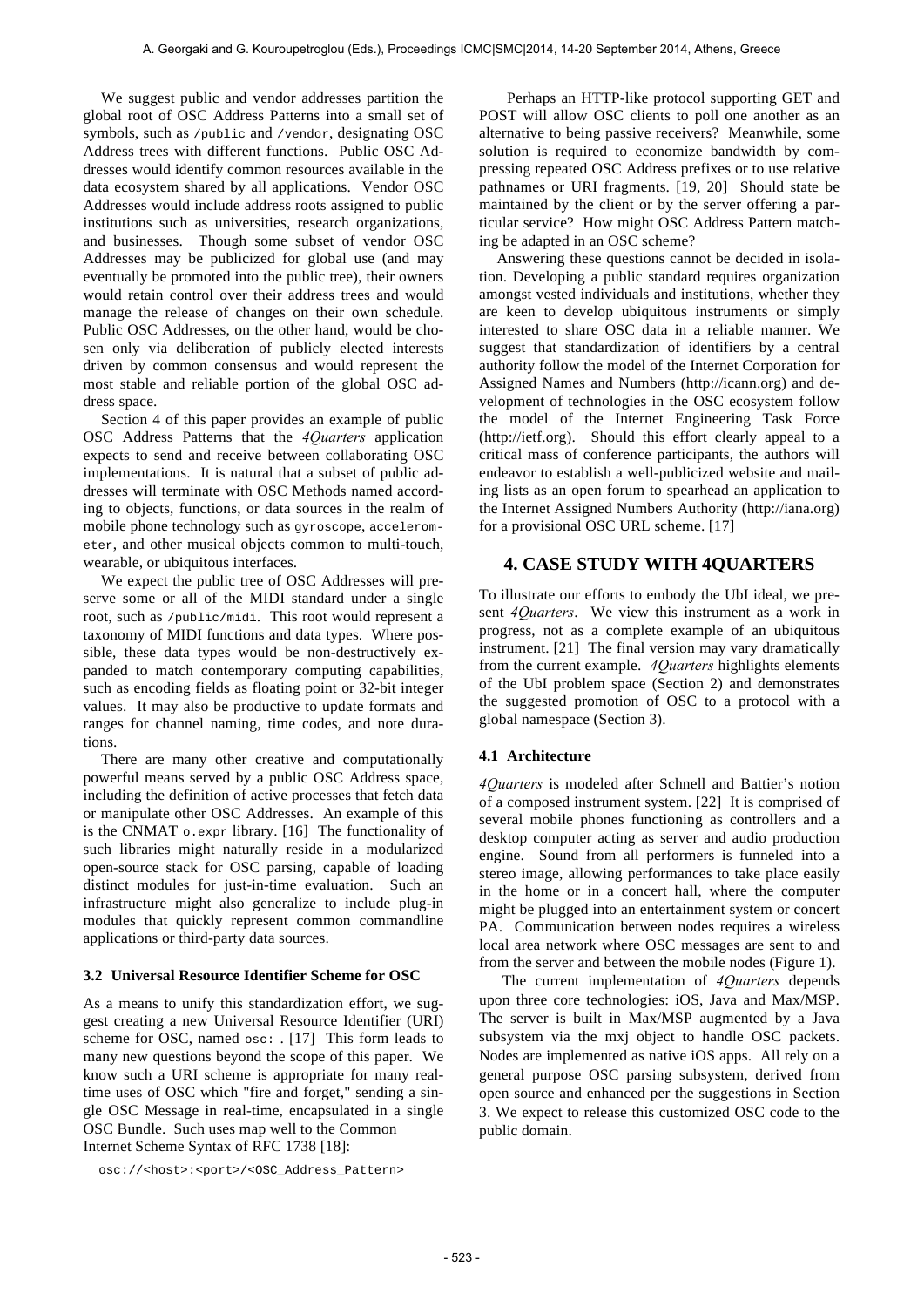

**Figure 1**. Basic architecture of *4Quarters*.

#### **4.2 Performance Paradigm**

As has been the intent in several mobile phone projects [23, 24, 25, 26], *4Quarters* is designed to be fundamentally collaborative, blurring the lines between composer, audience and performer. Presently the system can accommodate up to twelve players. A heads-up display from the server provides a central visual interface continuously updated with all user activity. Matching each user's assignment, the space is divided into four quadrants, each with its own color (Figure 2). If there are more than four players, various sound controls that correspond to single color may be divided amongst the players. Player color functions as a signifier for team coordination. For example, red player A may control volume, while red player B controls EQ.



**Figure 2.** Master interface for all players in *4Quarters*.

#### **4.3 Use of Sonic Modality**

The original sonic modality of *4Quarters* is to sample and manipulate prerecorded audio files. This choice is a deliberate reaction to how portable music devices have replaced the record player as a music entertainment device. Generations of youth have exchanged music recordings via cassettes, compact discs, and MP3s as a form of social discourse and self-expression. Such exchanges contributed to the widespread cultural practice of remix and personalized playlists. Using samples as a sonic modality taps into popular music playback traditions.

Other modalities within *4Quarters* are under development: specifically, digital synthesis as a means to produce 'notes' and to manipulate sample data. Control parameters presently include sound file and sound bank selection, volume control, equalization, and envelopes. Each user may dynamically access up to sixty samples, divided into five banks of twelve samples each. Volume settings may be applied to individual samples or to the user's mix output.

#### **4.4 Observations on Performance Practice**

*4Quarters* assumes all participants to be in the same space engaged in a situated performance or jam session. This situation has ramifications that affect interface choices, particularly as it pertains to the visual interface. By testing this system with first-time users, several design problems have come to bear. For instance, eye contact between performers does not come without a conscientious effort. Eyes tend to focus on the central screen or on the device screens. As has been noted elsewhere [27, 28], facilitating eye contact between performers and/or the audience is crucial to help generate a sense of 'liveness.' Our next version of interface design minimizes the use of buttons and sliders. Essl and Rohs have authored an excellent 'orchestration' guide for present day mobile devices, highlighting various sensors and their expressive potential. [9] Through trial and error we believe a minimal phone interface coupled with a heavy reliance on tilt, gyroscope, accelerometer, and multitouch will promote a performance experience that intuitively guides users to keep their heads up. Additionally, these particular sensors have the most potential for nuanced expression and to accommodate virtuosity.

#### **4.5 OSC Implementation**

Per Section 3, the *4Quarters* desktop OSC server and iPhone OSC clients communicate via a combination of broadcast advertisements and point-to-point messaging, not dissimilar from other implementations. [15, 29, 30] Advertisements have many functions depending upon their source and data payload, such as service location or asserting the current state of a node. It is assumed that advertisements are broadcast on the local network. In some cases, point-to-point exchanges are also broadcast – though OSC Packet headers will target a specific node, the packet payload may be of use to other nodes. This limits the need to re-broadcast or multicast ephemeral data to multiple endpoints and consumes no additional bandwidth.

Our node/server ecosystem consists of three entities: a single server for audio output, one or more performance nodes to trigger sounds on the server, and a master node to coordinate between the nodes and the server. The master node is elected from the set of performance nodes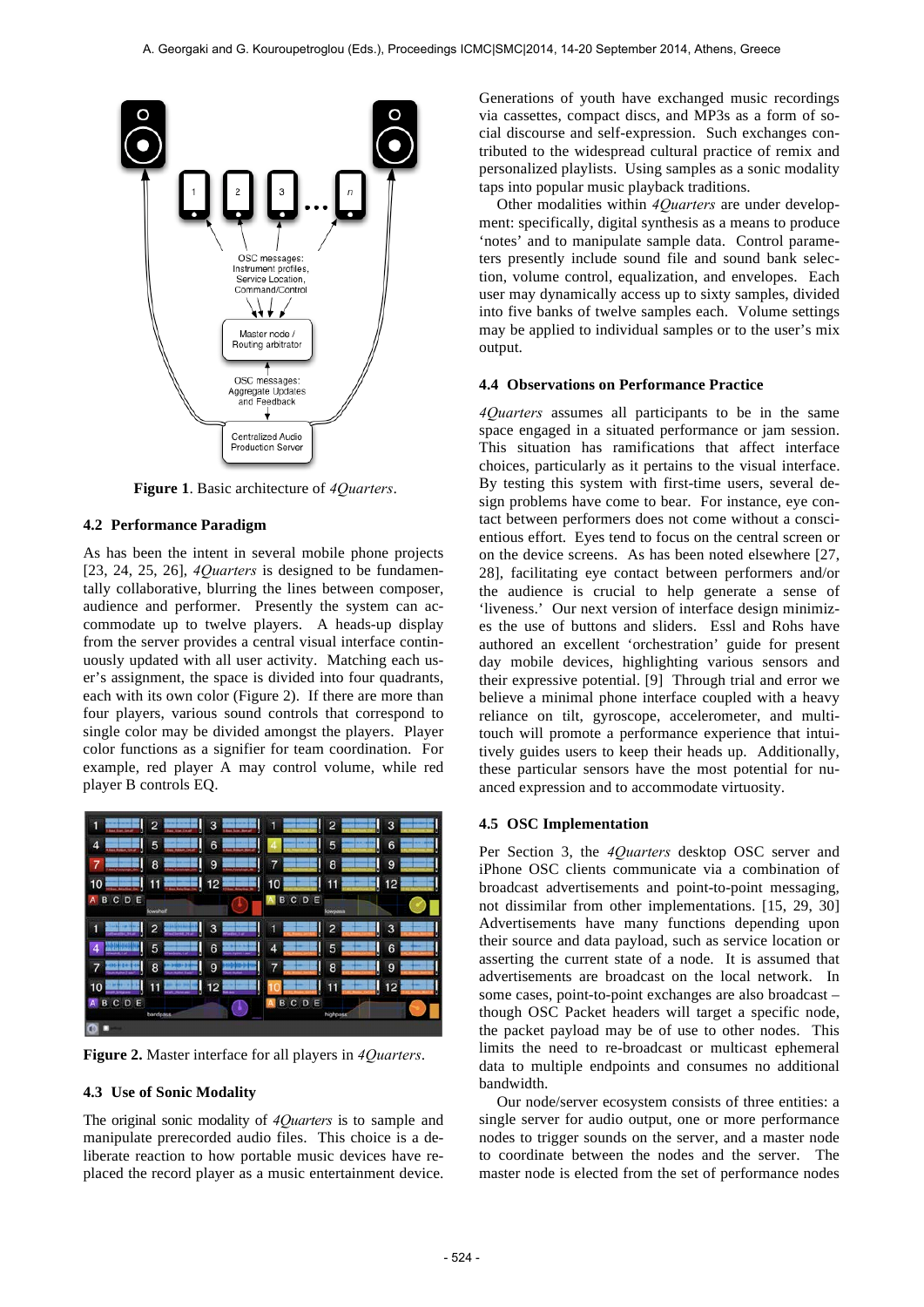on a first-come, first-serve basis. OSC Packets are periodically broadcast as advertisements from each node as a means to identify their individual roles and capabilities. Each OSC receiver shares the same software subsystems and libraries to parse incoming and outgoing OSC Packets.

Every broadcast OSC message must lead with a bundle acting as a protocol packet header employing OSC Address Patterns as traditional packet data fields. At minimum these fields must include: protocol version, sender ID, receiver ID, packet type, and data. System level packet logic may evolve over time to indicate other services such as priority packet handling.

In summary, the packet ecosystem of *4Quarters* includes:

- service location advertisements
- node state updates
- broadcast state announcements
- point-to-point exchanges, especially for group join/departure
- data between performance nodes and the server

The first four packet types establish signaling and node awareness in a dynamic mesh network. The last type comprises the bulk of the packet transmissions and is where musical objects are exchanged (Figure 3).

### **4.6 Examples of Musical Objects**

Lastly, we complement the discussion in Section 3 with simple, but concrete examples of OSC Address Patterns from the perspective of *4Quarters*. We suggest a possible hierarchy, absent OSC Arguments. In this case, we also omit details of syntax required by the proposed URI scheme. We defer to future work for a demonstration of full protocol exchanges containing full packet headers and data definitions describing network configuration and mobile phone performance vectors.



**Figure 3.** OSC Packet Ecosystem of *4Quarters*.

We assume the public portion of the protocol for musical objects contains definitions of common mobile phone sensors, notably accelerometer and gyroscope. Ellipses throughout indicate options for additional or extended OSC Address Patterns. This example includes an OSC pre-processing engine in the public portion, optimistically incorporating the o.expr framework [16] under /public/library. Vendor specific elements unique to *4Quarters* are listed in the private portion of the namespace under a root reserved for this project.

```
/osc/version
/osc/protocol
/public/sensor/accelerometer
/public/sensor/gyroscope
/public/sensor/. . .
/public/library/cnmat/o/expr
/public/library/ccm/. . .
/public/library/. . .
/vendor/4quarters/ui/slider/gain
/vendor/4quarters/ui/slider/Q
/vendor/4quarters/ui/xy
/vendor/4quarters/ui/. . .
/vendor/4quarters/settings/gain/enabled
/vendor/4quarters/settings/Q/enabled
/vendor/4quarters/settings/nodeIP
/vendor/4quarters/settings/serverIP
/vendor/4quarters/settings/. . .
```
/vendor/. . .

 Note the distinction between the private project root /vendor/4quarters, over which we have full control, and the public OSC Methods under /public/sensor which we also implement, but do so against a public specification defining how those sensors should behave. Clearly, there would be other interests named under /vendor just as the hierarchy under /public/sensor and /public/library will develop according to needs demonstrated by the community. Just as each of these musical objects communicates a set of parameter values, each may be the root for any degree of complexity necessary to express its command set and internal state.

# **5. CONCLUSION**

This paper presents definitions for **ubiquitous instruments**, **musical objects** and **sonic modalities** as a framework for discussion and development of new instruments on the mobile phone platform. We provide a conceptual framework for the re-emergence of socially shared musical performance. We call on the community to define a global standard of OSC exchanges for the purpose of enabling two or more distinct and separate mobile phone instruments to interoperate. *4Quarters* is presented as an incremental step towards the ideal of a ubiquitous instrument that also demonstrates how a standardized OSC protocol could be used.

 We welcome ideas about other approaches to the ubiquitous instrument and its accompanying hurdles, such as using the public web infrastructure as an approximation to defining cultural sites for musical exchange. [30, 31]